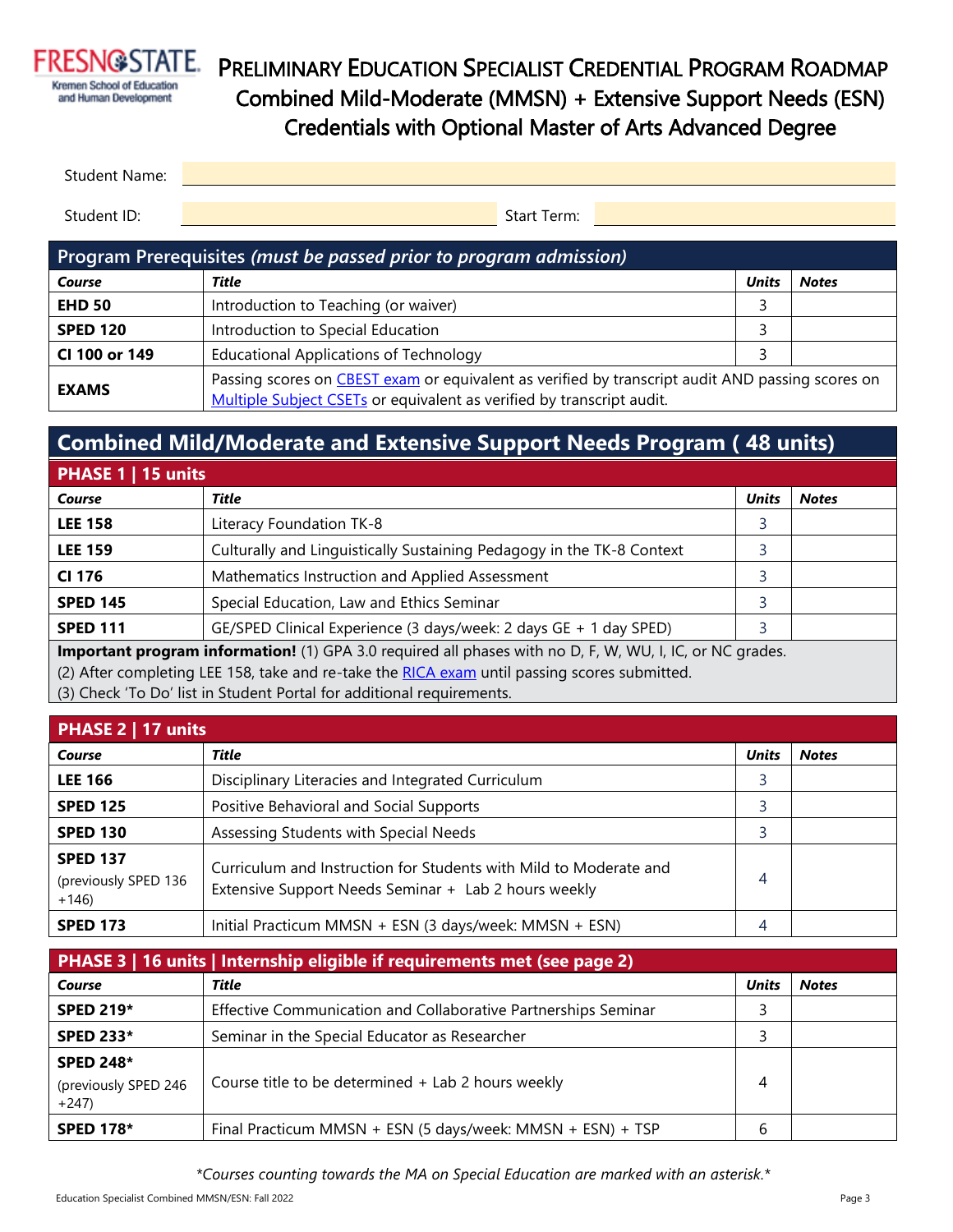

 PRELIMINARY EDUCATION SPECIALIST CREDENTIAL PROGRAM ROADMAP Combined Mild-Moderate (MMSN) + Extensive Support Needs (ESN) Credentials with Optional Master of Arts Advanced Degree

### **Optional Master of Arts in Special Education (14 additional units)**

*Requires a [separate application](https://kremen.fresnostate.edu/masters-special-education/ma-spedreq.html) submitted during Phase 3.*

| <b>PHASE 4   7 units</b> |                                                       |              |              |  |
|--------------------------|-------------------------------------------------------|--------------|--------------|--|
| Course                   | Title                                                 | <b>Units</b> | <b>Notes</b> |  |
| <b>SPED 280T*</b>        | Introduction to Research Methods                      |              |              |  |
| (previously SPED 235)    |                                                       |              |              |  |
| <b>SPED 243*</b>         | Applications of Research Methods in Special Education |              |              |  |

| <b>PHASE 5   7 units</b>                   |                                        |              |              |  |
|--------------------------------------------|----------------------------------------|--------------|--------------|--|
| Course                                     | Title                                  | <b>Units</b> | <b>Notes</b> |  |
| <b>SPED 280T*</b><br>(previously SPED 236) | Issues and Trends in Special Education |              |              |  |
| <b>SPED 298* or</b><br><b>SPED 299*</b>    | Master of Arts Project or Thesis       | 4            |              |  |

#### **Eligibility for internship:**

- 1. 3.0 GPA with all grades "C" or better. No outstanding no D, F, W, WU, I, IC, or NC grades.
- 2. Successful completion of the prerequisites and Phase 1 coursework.
- 3. Passing scores on [CBEST exam](https://www.ctcexams.nesinc.com/TestView.aspx?f=HTML_FRAG/CA_CBEST_TestPage.html) or equivalent as verified by transcript audit
- 4. Passing scores on [Multiple Subject CSETs](https://www.ctcexams.nesinc.com/TestView.aspx?f=HTML_FRAG/CA_CSET101_TestPage.html) or equivalent as verified by transcript audit
- 5. Passed college-level U.S. Constitution course with a 'C' grade or higher or passed an approved college level US Constitution exam.
- 6. Offer of teaching position from district within service area.
- 7. Completed application to [Teacher Internship Program.](https://kremen.fresnostate.edu/teaching-credential/pathways/internship.html)
- 8. Program Coordinator approval.

*NOTE: Interns must (1) complete 200 hours in MMSN and 200 hours in ESN in university supervised clinical practice courses; and (2) register for a clinical course, which may include an additional course, SPED 160F, in each semester of the internship until the preliminary credential is granted or internship is discontinued. (3) Satisfactory progress in the program coursework and all internship requirements must be met each semester.*